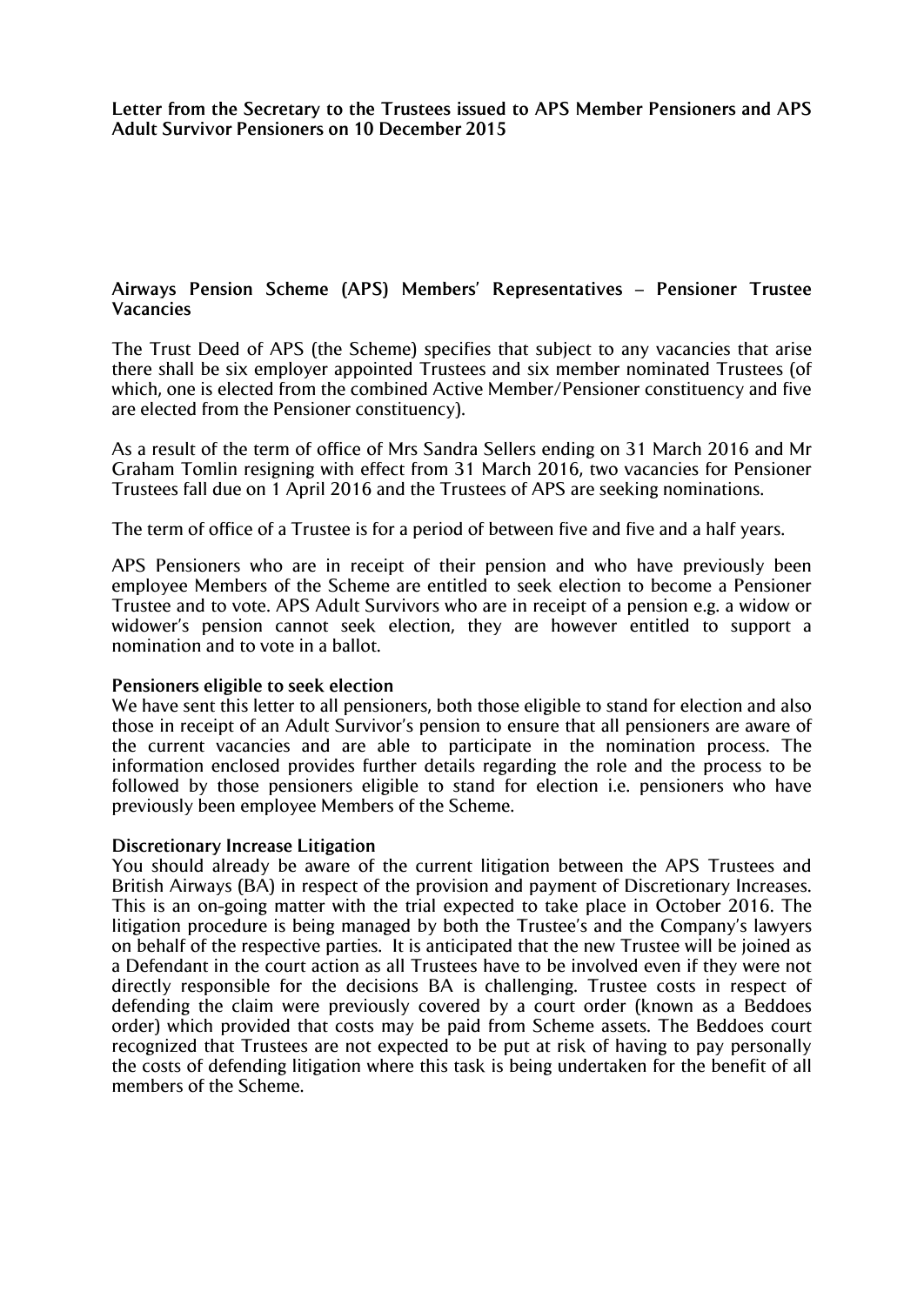BA, who had already agreed to bear all its own costs, has since the Beddoes court also agreed to pay all the Trustees' costs of the litigation.

A further aspect of the litigation is that all the Trustees, including any new Trustees, will need to comply with the standard court disclosure obligations. These involve disclosing, initially to the Scheme lawyers and then to BA, all relevant documents that are or have been in an individual Trustee's possession or control. The term "documents" includes written documents and electronic documents such as emails or text messages, and the test of relevance will include material relating to Pension increases, the change from the Retail Price Index to the Consumer Price Index, Discretionary Increase discussions, complaints to the Pensions Ombudsman on this aspect and related matters. This could include relevant material from prior to the date of appointment. The Scheme's lawyers will be available to assist any new Trustee in this process.

Completed applications must be received at Whitelocke House by 15 January 2016 (further details enclosed). If only two applications are received the nominated persons will be appointed from 1 April 2016. If more than two applications are received then a postal ballot will take place with the two nominees receiving the highest number of votes being appointed from 1 April 2016. In the event less than two nominations are received, a notice similar to this notice will be re-issued at least once every three years in respect of any remaining vacancy/ies.

Yours sincerely

AfSume

Teresa Suriyae Secretary to the Trustees